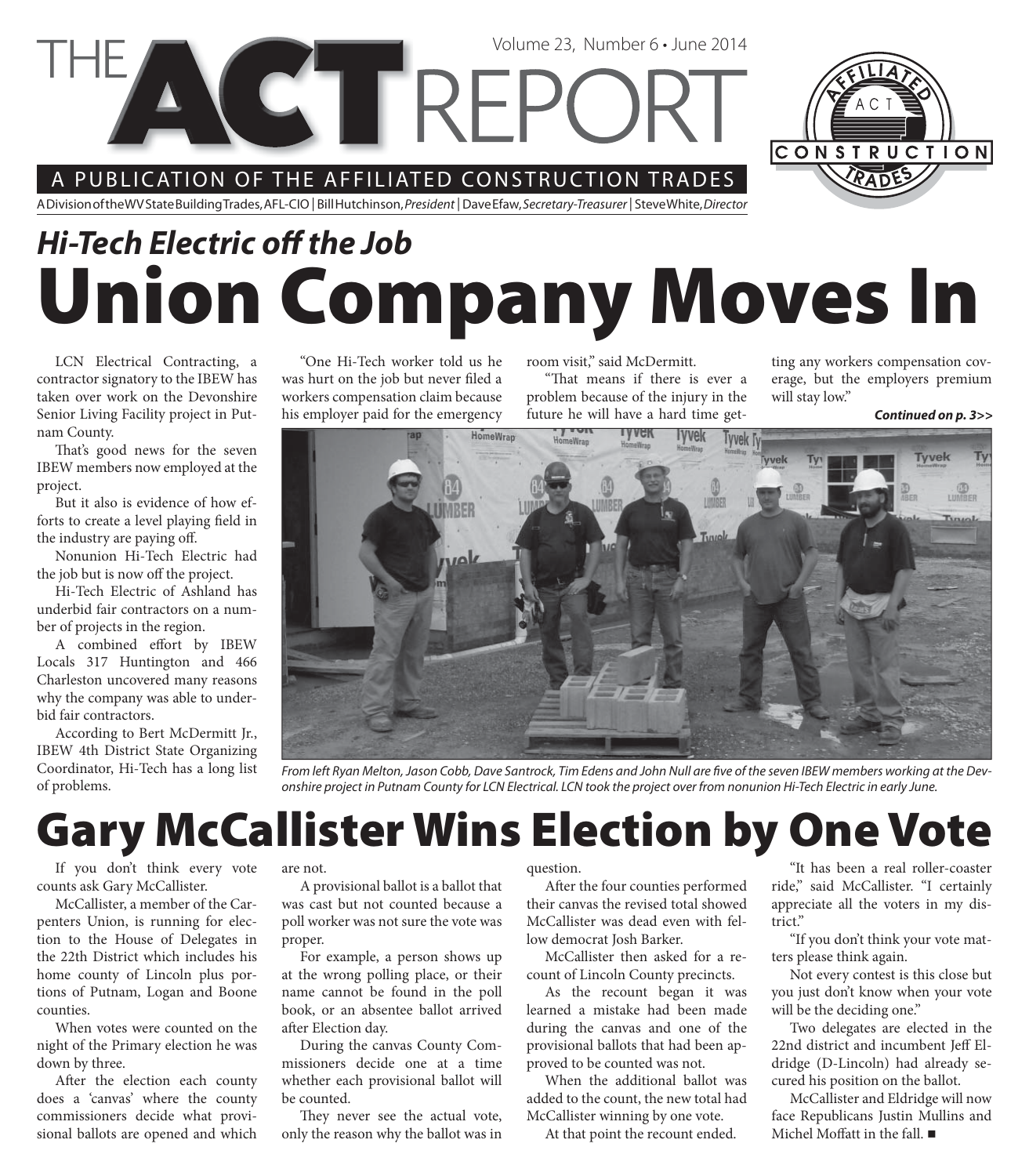# **Labor Board Says Paint Shop Violated Law**

The National Labor Relations Board has issued a complaint against Precision Coatings LLC in Parkersburg for violating workers' rights.

The Board has set a hearing date of August 11.

The charge stems from efforts by Painters District Council 53 to organize workers at the paint and sandblasting shop.

The organizing effort was gaining momentum in January when employees were signing authorization cards asking for representation.

Then the company fired three of the workers who signed cards. District Council 53 filed an unfair labor practice (ULP) complaint against Precision Coatings for firing those workers.

After investigating the National Labor Relations Board (NLRB) found enough evidence to issue a complaint against the company and Mancan, a company that supplied

employees to Precision.

The 'Complaint and Notice of Hearing' issued on May 30 by Acting Regional Director Rhonda P. Ley, for Region 6 of the NLRB detailed a long list of violations including firing three workers because of their support for a union, interrogating employees, and threatening employees the facility would close if a union was chosen.

The companies have until June 13 to respond to the complaint.

During the organizing campaign DC 53 learned that Precision was hiring some of their workers through a company called Mancan Inc.

They believe Mancan was charging \$22 per hour for workers that were earning \$8 - \$10.

In addition the workers lacked proper safety training and equipment according to Director of Organizing Brian Stanley.

"The 12 guys from Mancan had

### **Iron Worker Competition Hosted in Wheeling**



Jeff Lilly from Cameron, an apprentice from Wheeling Local 549, competes in a portion of the Iron Workers Apprenticeship regional competition held in Wheeling on May 31.

Apprentices from Pittsburgh, Toledo, Canton, Youngstown and Cleveland also participated.

The top two contestants, Nathan Strait of Iron Workers Local 3 in Pittsburgh and Mike Wannaker of Local 207 Youngstown, will go on to the international competition which will be held in Canada later this year.

"The competition is a great opportunity to showcase the skills of union Iron Workers," said Keith Hughes, Business Manager for Local 549.

no respirator fit test and no pulmonary function test," said Stanley. "Most had full beards, which prohibits a respirator from providing a tight seal, thereby defeating the purpose of a respirator's protection."

Stanley also believes the workers were blasting and spraying epoxy, zinc and urethane coatings while not wearing any respirator protection.

They were exposed to fumes and dust on a day to day basis which was detrimental to their health.

Stanley has been focused on paint and sandblasting shops in recent months.

With the boom in the prefabrication of natural gas piping and equipment, these facilities have been popping up everywhere.

According to District Council 53 Business Manager Dan Poling, the organizing is part of the ongoing efforts to maintain and improve important standards in the area. "Fair companies can't compete against law breakers, I know the importance of organizing," said Poling. "Our staff is taking a proactive and aggressive stance on these shops."

# **Iron Workers Local 787 Apprenticeship Applications Taken Every Wednesday**

Iron Workers Local 787 Joint Apprenticeship Committee (JAC) based in Parkersburg takes applications for their apprenticeship program each Wednesday (excluding holidays) throughout the year.

Those interested must fill out the application at 303 Erickson Boulevard, Parkersburg in person, during regular business hours; 8:00 am – noon and 1:00 pm – 4:30 pm.

Applicants must provide proof they are at least 18 years old, capable of performing work of the Iron Worker trade, be a High School Graduate or have an equivalent certificate, have a valid driver's license, and pass an aptitude test given by the Parkersburg Workforce office.

In addition an applicant must live within Local 787's area for at least one year prior to applying. Local 787's area in Ohio includes the Counties of Athens, Meigs, Morgan, Noble, and Washington; in West Virginia Calhoun, Doddridge, Gilmer, Jackson, Lewis, Mason, Pleasants, Ritchie, Roane, Upshur, Wirt and Wood Counties.

If selected a candidate must pass a

substance abuse test.

The Iron Workers Joint Apprenticeship Training Program teaches in the classroom as well as on the job. Classes are held evenings and Saturdays, allowing on-the-job learning while getting paid.

The goal is to educate new workers how to safely, efficiently, and effectively perform all aspects of the trade including structural, ornamental, and reinforcing iron work, as well as mathematics, welding, and rigging.

The Apprenticeship is a four year program with starting wages set at 50% of Journeyman scale with full benefits. Increases are given every six months until training is complete.

Applications will be kept on file for a year.

No applicant will be rejected because of race, color, religion, national origin or sex. Iron Workers Local 787 JAC will take affirmative action to provide equal opportunities in apprenticeship.

For more information contact Brad Winans, Apprenticeship Coordinator, at 304-485-6231.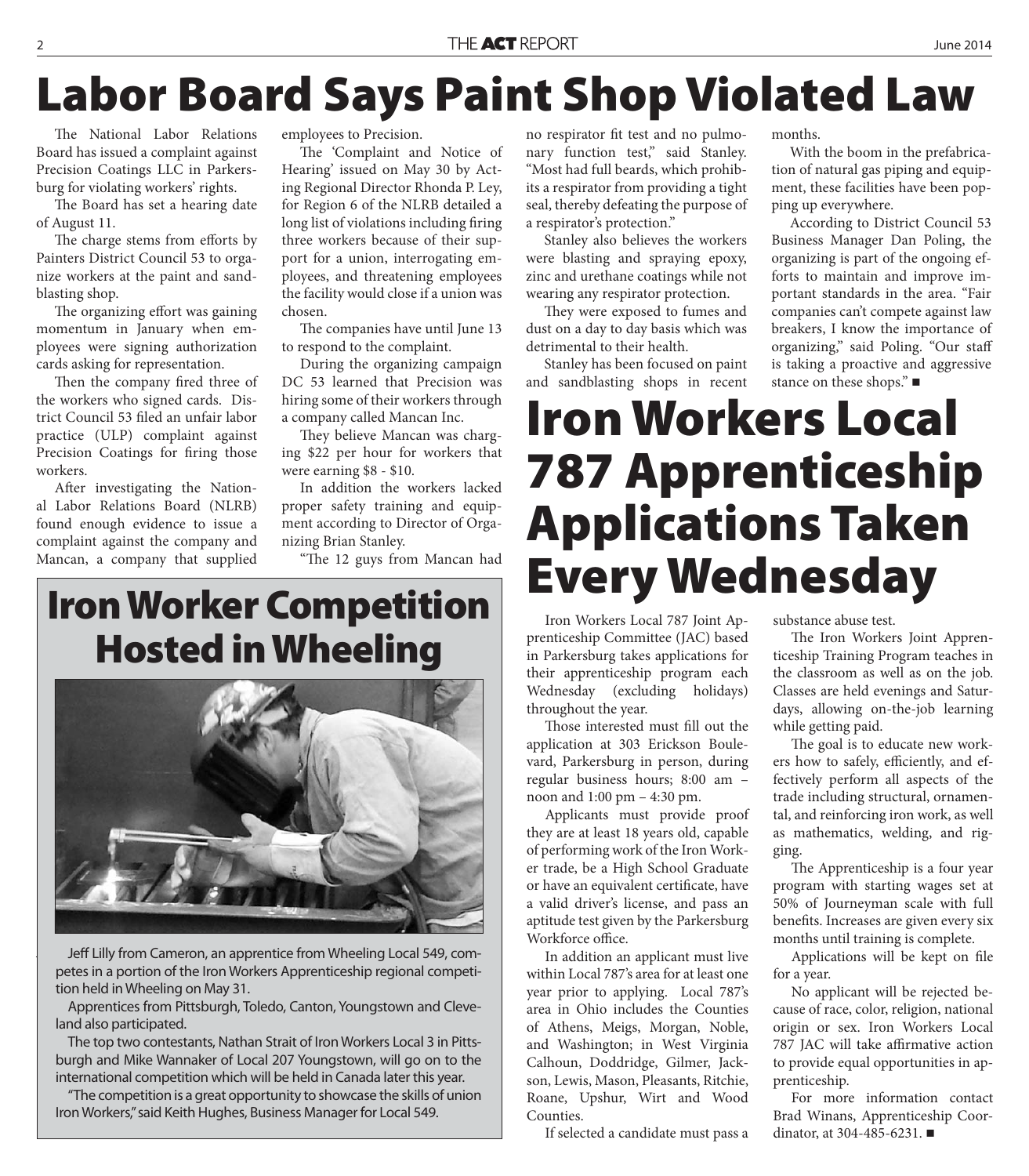# **OSHA Safety Bill Goes into Effect July 1**

Most construction workers at public projects will soon be required to have taken the OSHA 10 construction safety class.

Any public contract let after July 1, for projects that exceed \$50,000 in cost for the entire project, will require workers to have taken the basic safety awareness class.

During the first year the law is in effect a worker will have up to 90 calendar days from the time they arrive on a project to complete the training.

If a workers time on the project is less than 90 days then the requirement is not imposed. After the first year that time decreases to 21 days.

Contractor and subcontractors must keep records of their workers training and be subject to fines if they do not.

The WV Division of Labor can issue a 'cease and desist' order to a person who does not have the required training.

Excluded from the requirement

are law enforcement and security persons, government employees and inspectors, and material suppliers.

The WV DOL is also tasked with compiling a report of accident and injury rates before and after the law goes into effect. The report to the Joint Committee on Government and Finance is due January 1, 2017.

The concept is nothing new; most industrial facilities in the region have had a more stringent policy for years requiring anyone working at their facilities to have the basic safety training with no waiting periods.

Federal law has required miners have much more extensive training including a 40 hour new miner class before a worker is allowed on a site.

The construction industry has long been recognized as one of the most dangerous, with injury and fatality rates much higher than most other industries.

But the law comes only after a number of attempts by the trades and

## *Union Company*

#### *Continued from Page 1*

Some of Hi-Tech's workers filed a complaint about numerous bounced pay checks with the Cabell County Magistrate office.

Hi-Tech is one of the nonunion contractors working at the Marriott Courtyard project in Charleston.

There the company was cited by OSHA for a variety of safety violations.

In addition Hi-Tech was cited more than once by the State Fire Marshall's office for licensing violations – including at the Devonshire project.

Eventually Skip Bailey, Organizer for Local 317, started an organizing campaign with Hi-Tech employees and a number of Hi-Tech employees have joined the IBEW.

"We focused on taking Hi-Tech's key people," said Bailey.

While Hi-Tech has been lowering standards in the industry LCN Electrical has shown you can be competitive and successful using skilled local craftsmen and women.

LCN Electrical from Hurricane in Putnam County became a signatory contractor in early 2013.

Owner Harold Mynes had 20 years' experience in the trade and his four employees became members of Local 466.

"LCN has been able to win bids on many modest size projects that some of our larger contractors are not as competitive on," said Terry Turley, Organizer for Local 466.

Projects include the Dunbar Armory, McDonalds in Beaver, Beckley and Oak Hill, and Dollar General in Bluefield, Hinton and Huntington.

"The efforts by these local unions, with these contractors, have produced job opportunities for members of the IBEW not to mention the new members whose families lives have changed dramatically because they and their families are now receiving a living wage, with health care, dental, and vision benefits and are building a pension for their future retirement," said McDermitt.

a variety of union contractors and associations failed at the legislature.

Leaders of the House and Senate Labor Committees, Delegate Dan Poling (D-Wood) and Senator Jack Yost (D-Brooke), are credited with keeping the measure alive and getting all sides to find a compromise.

"We have simply asked government purchasers to follow what the private sector has done for years," said ACT's Fuzz LaRue.

"However we faced years of opposition from those concerned about short run cost rather than long run savings and safety." ■



Walter "Fuzz" LaRue (right) talks about Building Trades legislation during a weekly Labor Caucus for House of Delegates members. The Caucus is organized by the WV AFL-CIO and gives Delegates a chance to hear from labor lobbyists.

# **UA Local 565 Taking Applications in July**

The Parkersburg Plumbers Joint Apprenticeship will be issuing application from Monday, July 7 through Wednesday, July 25.

Applications will be available from 9:00am till noon each day, except not on weekends.

Those interested should go to 593 Cedar Grove Road, Parkersburg (two block from WVU-P).

The five year program teaches all aspects of the plumbing and pipefitting trade including, pipe fitting and welding, medical gas, CAD, instrument technician, blue print reading, plumbing, heating and cooling.

Apprentices are paid while onthe-job and also go to school for a minimum of 216 hours per year.

To qualify an applicant must be at least 18 years old, have a high school diploma or equivalent, a valid driver's license and be physically able to perform the work of the trade.

A copy of the applicant's birth cer-

tificate, driver's license, high school diploma or GED and, if recently in the military, a DD214 form will be requested at the time of application.

Completed applications together with all supporting documents must be submitted within the same time period of July 7 to July 25.

Applicants must reside in the area of Local 565 which includes Calhoun, Jackson, Pleasants, Tyler, Wirt and Wood County in WV; and Morgan County south of Route 78, Meigs, Monroe, and Washington County in Ohio.

Applicants must pass an aptitude test administered by WV Workforce as well as an alcohol and drug test.

The recruitment, selection, employment and training of apprentices shall be without discrimination because of race, color, religion, national origin or sex.

For more information please contact 304-485-1565.